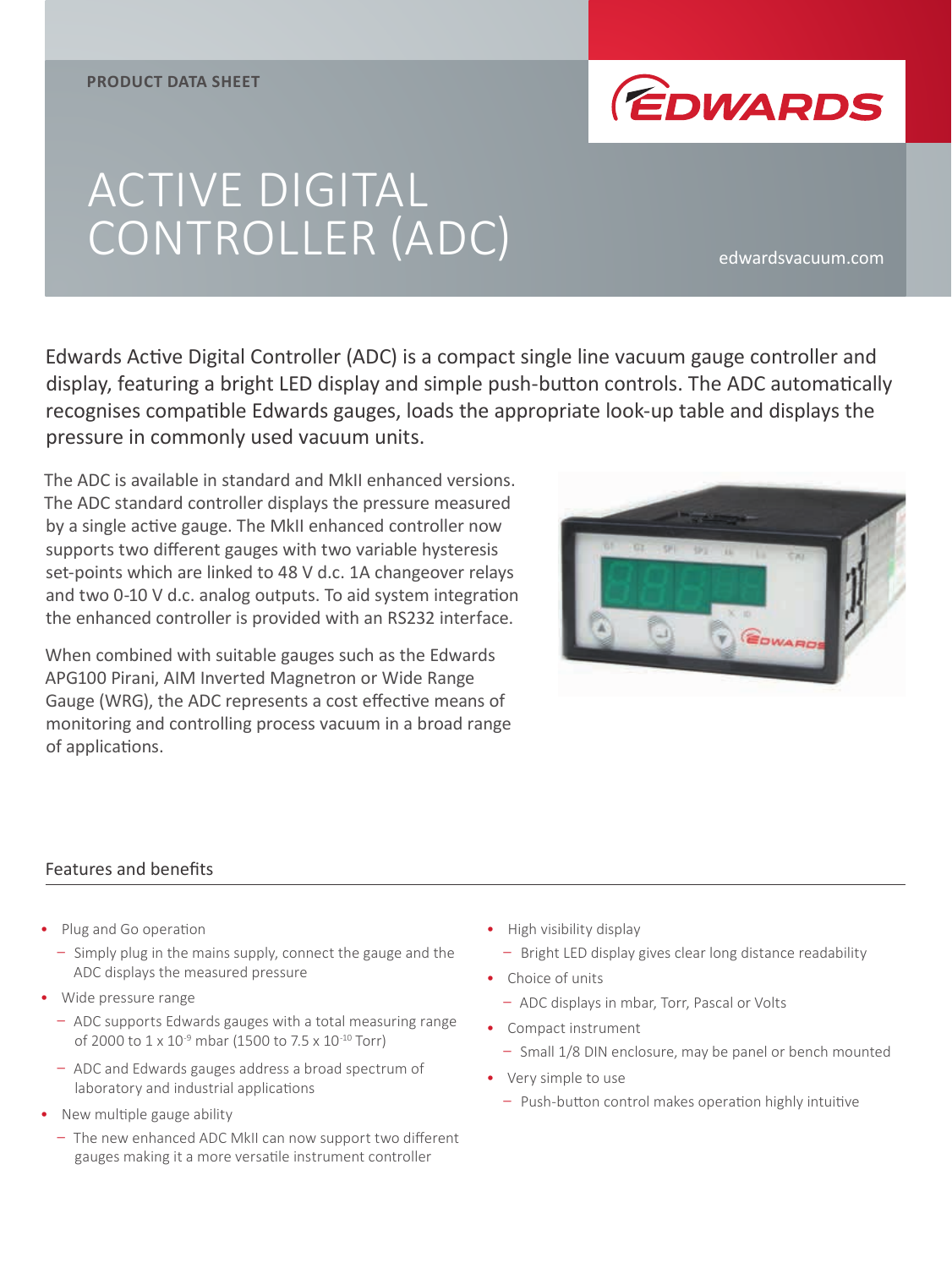## Specifications

Standard version





#### Front panel:  $\overline{\phantom{0}}$

Select display units

MkII enhanced version



|                                    | Enter/Select button<br>Turn the selected gauge on or off<br>Edit the selected numerical item<br>Move to the next digit of a numerical value                                                                    |
|------------------------------------|----------------------------------------------------------------------------------------------------------------------------------------------------------------------------------------------------------------|
|                                    | Scroll up button<br>Move to previous selection<br>Scroll selected numerical values up                                                                                                                          |
|                                    | Scroll down button<br>Move to next selection<br>Scroll selected numerical values down                                                                                                                          |
| G1 & 2<br>SP1 & 2<br>Hi, Lo<br>CAL | Indicates gauge displayed<br>Indicates set-point trip<br>Indicates high and low set-point threshold for setting up<br>Indicates calibrate message sent to gauge<br>(remote calibration supporting gauges only) |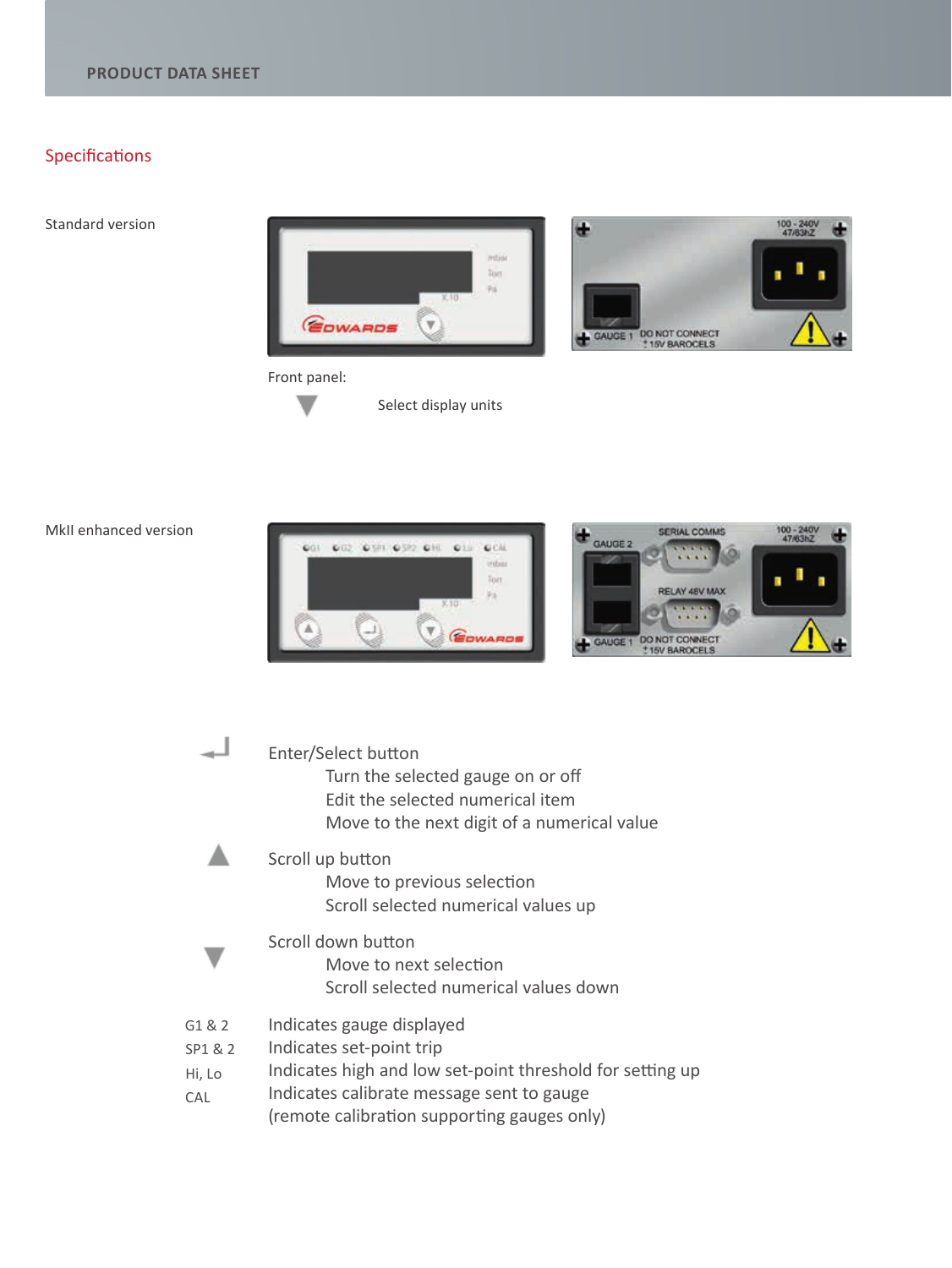### Common interfaces and configuration details

|                            |                                                                                                           |                                                                                                                                         | <b>Standard</b> | Enhanced     |
|----------------------------|-----------------------------------------------------------------------------------------------------------|-----------------------------------------------------------------------------------------------------------------------------------------|-----------------|--------------|
| Active gauge compatibility | APG100, APGX-H, WRG and the following legacy gauges - APG-L, APG-MP, APG-M,<br>APGX-L, APGX-MP and APGX-M |                                                                                                                                         | ✓               | ✓            |
|                            | AIM-S, AIM-X and ASG                                                                                      |                                                                                                                                         |                 | $\checkmark$ |
| Display                    | High brightness green LED display 12mm (0.47" high)<br>Units - mbar/Torr/Pa/Volts                         |                                                                                                                                         | $\checkmark$    | $\checkmark$ |
| Electrical supply          | 100 to 240V a.c. 47 to 63Hz                                                                               |                                                                                                                                         | ✓               | $\checkmark$ |
| Serial interface           | RS232 serial interface allows the ADC to be linked to a PC, PLC or OEM system<br>controller               |                                                                                                                                         |                 | ✓            |
|                            | RS232 Protocol - 9600 baud, 1 stop bit, 8 data bits, no parity                                            |                                                                                                                                         |                 | ✓            |
|                            | May be used either to link to system relays, or a higher-level control system and<br>includes:            |                                                                                                                                         |                 | ✓            |
|                            | Analog outputs                                                                                            | One 0-10V d.c. output signal per gauge<br>channel                                                                                       |                 | ✓            |
| Logic interface            | Set-points                                                                                                | One user programmable, variable<br>hysteresis set point per gauge channel                                                               |                 | ✓            |
|                            | Control relays                                                                                            | Two volt-free, single pole change-over<br>relays tied to the respective programmable<br>set-points:<br>1A @ 48 V d.c.<br>2A @ 24 V d.c. |                 | ✓            |

## Dimensions, mounting options and weight

| Panel cut-out   | 92 +0.8 x 45 +0.6 mm (3.62" x 1.77") to DIN43700 |
|-----------------|--------------------------------------------------|
| Panel thickness | $1.5$ mm (0.06") min                             |
| Weight          | $0.33$ kg                                        |